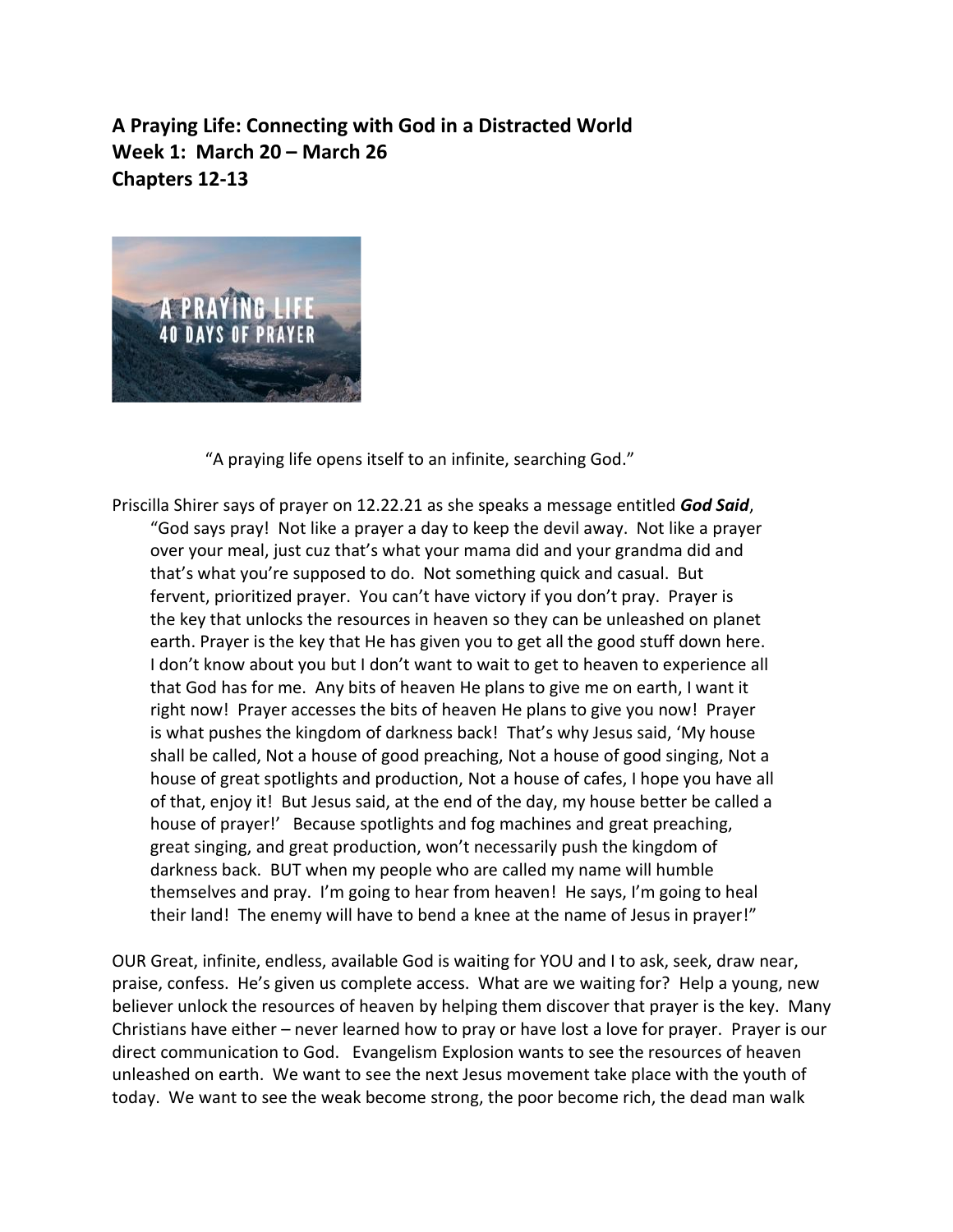again, the soul lost in darkness to hear of Jesus love and become light. Prayer unleashes these miracles, prayer brings the power, prayer opens the eyes of the blind. Let's get busy praying!

---------------------------------Daily Reflections---------------------------------

- o Sunday, March 20: As you begin this week's chapters from *A Praying Life,* Paul Miller writes, "A praying life opens itself to an infinite, searching God. As we shall see, we can't do that without releasing control, without constantly surrendering our will to God. 'Your will be done, on earth as it is in heaven' is actually scary" (p. 101). Consider what about this is scary?
- $\circ$  Monday Friday, March 21 25: Chapter 12 What happens to us when we see the world as "my Father's world."? What is it like when we're filled with the "expansiveness of spirit" Dana refers to on p. 95? How does this mindset help us to pray about things like science experiments? What areas of your life have you not yet considered praying about? Chapter 13 – Paul writes on p. 98, "The issue of power – the ability to make a difference, to change something – is at the heart of asking." Why does power matter so much when it comes to asking? "Learned desperation is at the heart of a praying life." Think about times you have been desperate. Did this change how you prayed? Read 2 Chronicles 6:14, 18-21. This is the prayer Solomon prays when he dedicates the temple he built for God. Find the words or phrases that point to an infinite God. Then, find the words or phrases that point to a personal God. What is appealing to you about this infinite yet personal God? Why can you ask him?
- $\circ$  Saturday, March 26: What has God taught you about prayer this week? How's it going with releasing control and surrendering you will to God's will? How is your prayer life changing you and your relationship to God?

ADORATION **CONFESSION THANKSGIVING SUPPLICATION** 

WEEKLY PRAYER REQUESTS FOR MARCH 20 – MARCH 26

**A**DORATION: praising God for who He is and what He has done.

We see Jesus – the One who was made a little lower than the angels – now crowned with glory and honor because You suffered death, so that by the grace of God You might taste death for everyone. In bringing many of us to glory, it was fitting that God, for whom and through whom everything exists, should make You – the author of our salvation – perfect through suffering. (Hebrews 2: 9-10)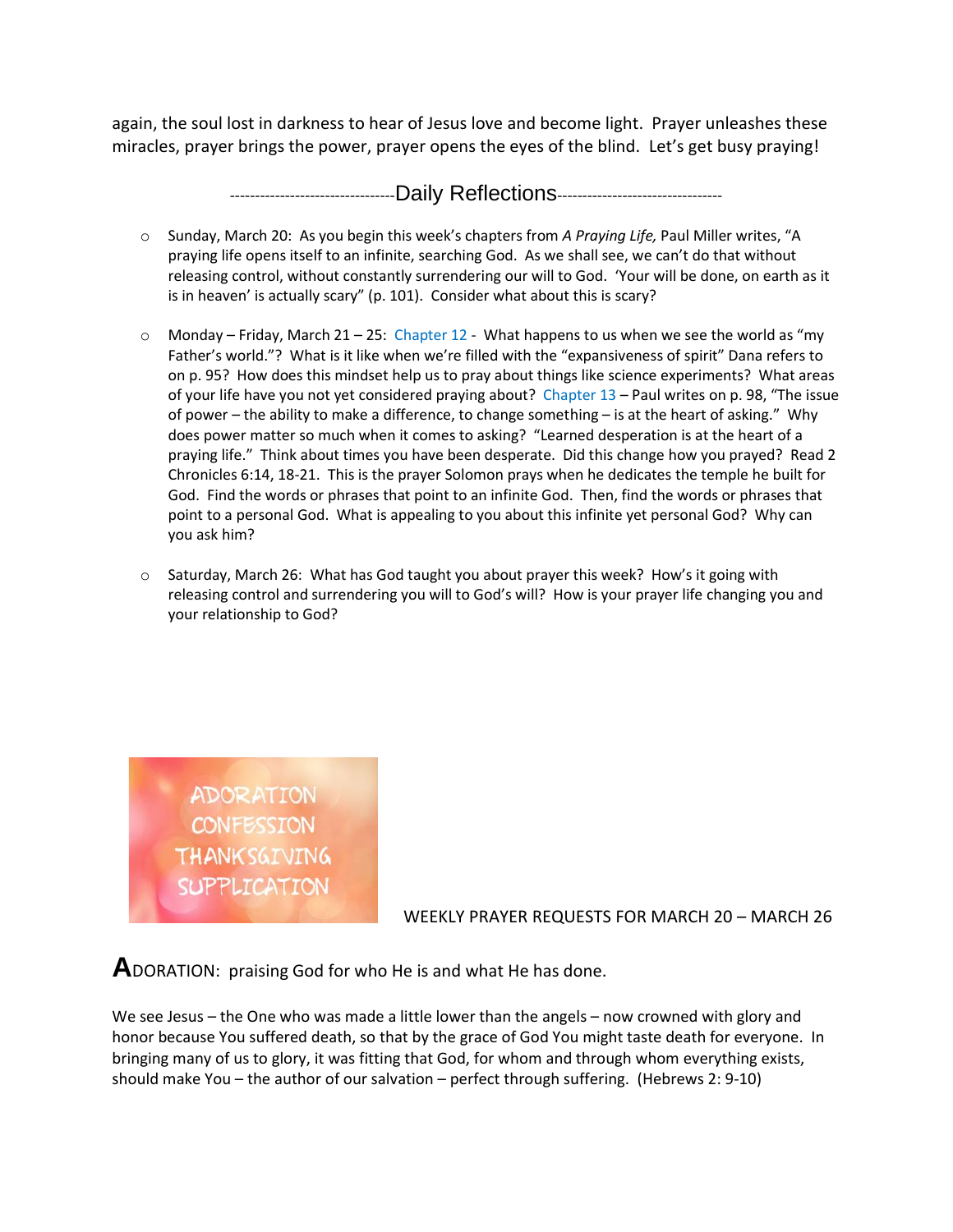You are the King of kings and Lord of lords. We crown You with many crowns. You are the Lamb upon Your throne. We hail You, King Jesus, as our matchless King for all eternity. You, Jesus, triumphed over the grave. You rose victoriously! You died so that we could have life eternal. You reign on high! Jesus, You once walked on earth, the Incarnate Word, slain for sinners like me. But now, You live in realms of glorious light, seated in Your throne surrounded by angels singing before You day and night – Our God, Redeemer, King! We join the angels singing, You are the wondrous name of Love, our King of kings eternal. You are the Lord of lords and we praise Your holy name.

*Pause to express your thoughts of praise and worship!*

## **C**ONFESSION: stating our sins and asking forgiveness!

Jesus your word tells us in Deuteronomy 8:5 that parents discipline their children and You, the Lord our God, disciplines us. It is for our good that you chastise us because you desire the best for your children. So today, Jesus, reveal the sin that is ever before us. Search our hearts oh God. O God, You know my foolishness, and my guilt is not hidden from You. Show me the error of my ways. Reveal the hidden guiltiness of my heart. Make known to me the areas of my life that bring you dishonor and sadness. Chisel away anything that remains of my old sinful nature and transform me into Your image. If I say that I have fellowship with You, O Christ, and yet walk in the darkness, I lie and do not practice the truth. But if I walk in the light , as You are in the light, I have fellowship with others, and Your blood, O Jesus, purifies me from all sin. (1 John 1:6-7)

*Ask the Spirit to search your heart and reveal any areas of unconfessed sin. Acknowledge these to the Lord and thank Him for His forgiveness*.

**T**HANKSGIVING: thanking God for specific things that He has done.

I will sing of Your strength, Yes, I will sing of Your mercy in the morning. For You have been my stronghold, my refuge in time of trouble. To You, O my strength, I will sing praises, for You are my fortress, my loving God. (Psalm 59:16-17)

The heavens declare Your glory, O God, and the skies proclaim the work of Your hands. Day after day they pour forth speech; night after night they reveal knowledge. I will exalt You, O Lord, for You lifted me up and did not let my enemies rejoice over me. O Lord my God, I cried to You for help and You healed me. (Ps. 19:1-2 and Ps. 30:1-2)

EE Praises:

- On Saturday, March 19, Equip America was alive with excitement in Tampa, FL, Stillwater, Ok, El Paso, TX, Grand Junction, CO, and Fort Payne, AL. 5 churches across the USA were doing Equip America on the same day. Praise the Lord for great things He has done.
- Beth Workman, EE HFK Director, was able to do a 7-hour workshop in Chicago at the "By the Hand" inner city ministry that serves 6 campuses, nearly 20,000 children (kindergarten – college). Almost 100 staff members were taught how to use the HFK material. Beth was asked to serve on the global children's task force of "The Prayer Covenant for Children." Beth also taught a two-day HFK launch in Washington via zoom and taught 3 churches. God is using Beth in mighty ways to lead the HFK ministry.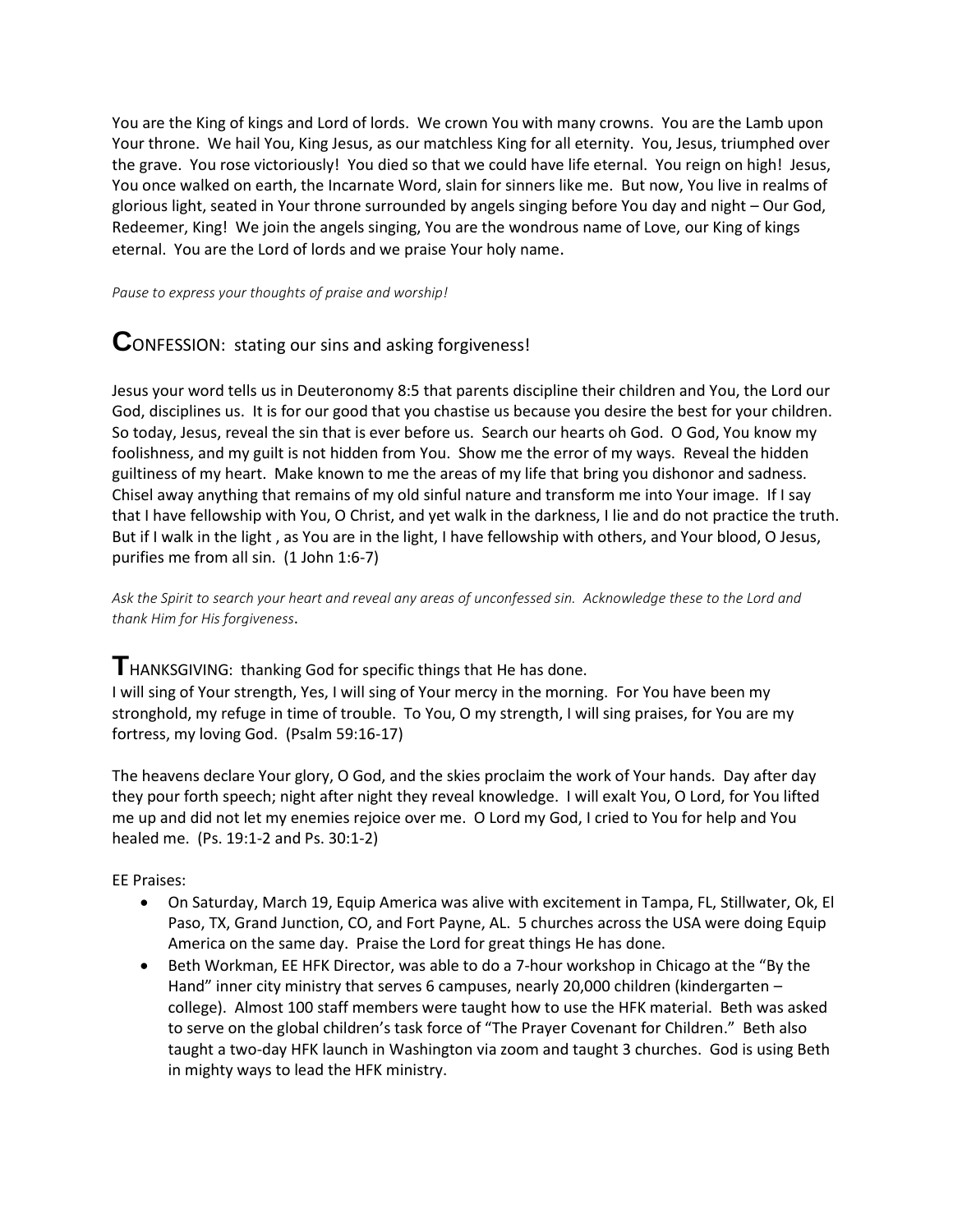- Don Workman, Regional Coordinator for the Northeast, has taught and led in several Equip America events in the first quarter of 2022. He and Beth are busy visiting churches, connecting with pastors, assisting them in outreach and evangelism ministry. Teaching EE at churches throughout the NE. We praise God for the work that He is accomplishing through Don and Beth Workman.
- John and Sheila Schweizer have seen God do amazing things in the Pacific NW. At the  $3^{rd}$  session of EV2 they saw many lives changes by the Gospel. God orchestrated a divine appointment where a team with a Filipino was ready to share the gospel with a Filipino couple they met during On-the-Job training, that couple was ready and eager to hear the gospel and received Jesus Christ as Lord of their life. 12 trainees from 5 different churches are learning to share their faith in Everett, WA. God is doing great things in WA.

## *Pause to offer your own expressions of thanksgiving.*

**S**UPPLICATION: asking God for our needs and our wants.

- o Pray for our brothers and sisters in Christ in Ukraine. EE has staff and missionaries in the Ukraine that need our prayers daily.
- o Pray for local churches, relief workers, and humanitarian aid organizations to care for what could be a massive wave of displaced people in Ukraine.
- o Pray for churches, God's people to have peace and remain strong.
- o Pray for believers as they seek to be a light in the darkness.
- $\circ$  . Pray for Ukrainians who have never heard the gospel to have an opportunity to experience the hope of Jesus and receive Jesus as Lord.
- o Pray for our next Equip America on April 23 in the following locations:
	- 1. Pueblo, CO
	- 2. Tallahassee, FL
	- 3. Las Vegas, NV
	- 4. North Providence, RI (Spanish Version)
- o **The 71st National Day of Prayer** will be celebrated on Thursday, May, 5, 2022. The theme this year is a call to praise in prayer*. 'EXALT THE LORD, WHO HAS ESTABLISHED US' based on Colossians 2:6-7.*
- o For plans and preparations for Congress Of Nations in 2023

## **(Ministries of EE: Share Your Faith Workshop, Everyday Evangelism, Hope for Kids)**

| <b>SYFW</b>       | 3/26          | <b>First Baptist Church of Cole</b>  | Blanchard, OK   |
|-------------------|---------------|--------------------------------------|-----------------|
| <b>SYFW</b>       | 4/2           | <b>First Baptist Church</b>          | Streetsboro, OH |
| <b>SYFW</b>       | 4/9           | CrossPointe Church, CPA              | Media, PA       |
| <b>SYFW</b>       | 4/30          | Rio Life Community Church. English & | Mercedes, TX    |
|                   |               | Spanish                              |                 |
| <b>SYFW</b>       | 4/30          | <b>Broadway Baptist Church</b>       | Maryville, TN   |
| <b>SYFW</b>       | 4/30          | <b>Grace Baptist Church</b>          | Salem, OR       |
| <b>SYFW</b>       | 5/7           | One Life Church                      | Dalles, OR      |
| <b>SYFW</b>       | 5/14          | The Redeemed Christian Church        | Erie, PA        |
| <b>SYFW</b>       | 5/14          | <b>Callahan Baptist Church</b>       | Callahan, FL    |
| <b>EV2 Launch</b> | $4/7 - 4/8$   | <b>First Baptist Rogers</b>          | Rogers, AR      |
| <b>EV2 Launch</b> | $4/21 - 4/23$ | Eficaz a Iglesia Un Nuevo Comienzo   | El Paso, TX     |
| <b>EV2 Launch</b> | $8/4 - 8/5$   | <b>First Baptist Rogers</b>          | Rogers, AR      |